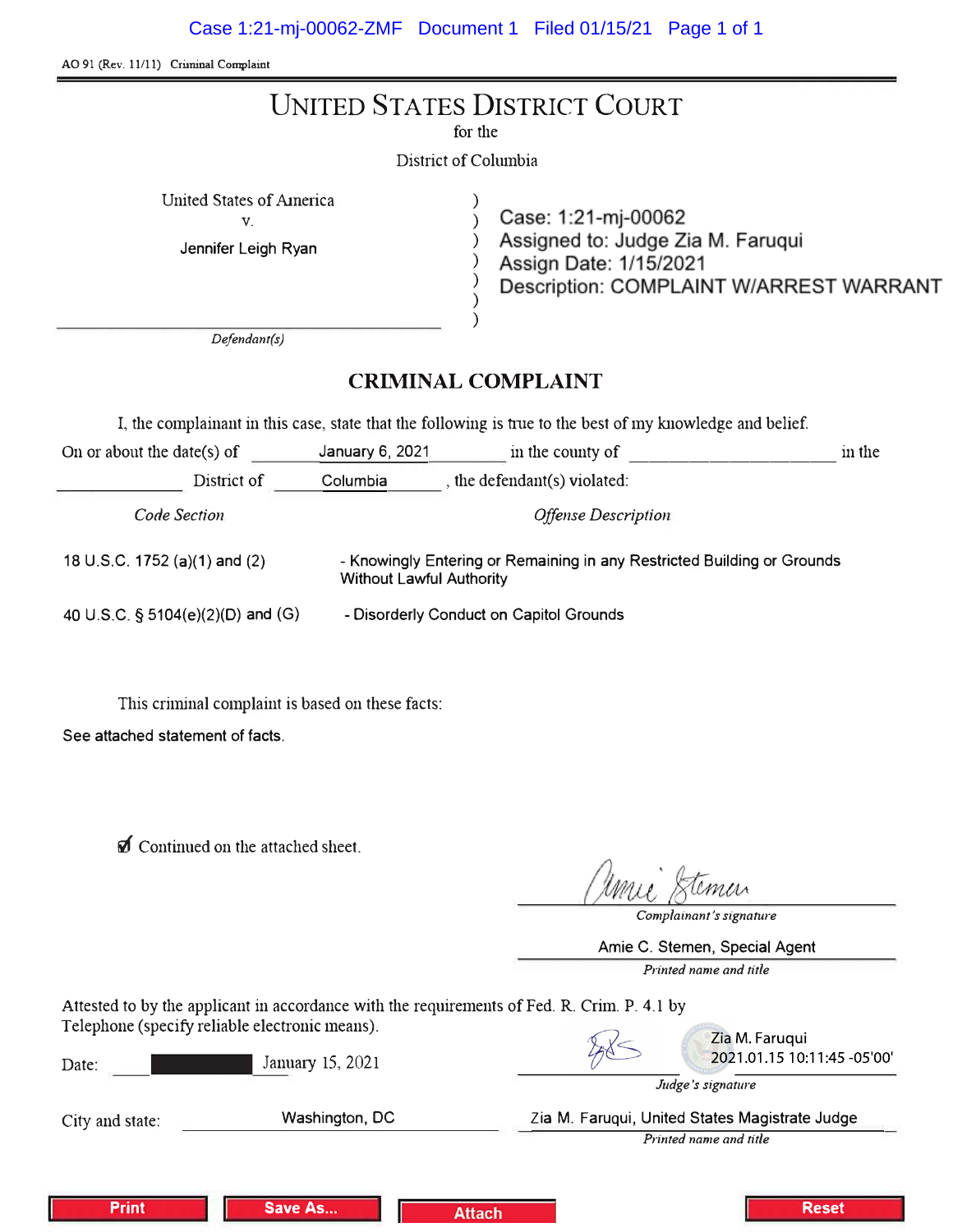Case 1:21-mj-00062-ZMF Document  $1-1$  FCase: 1:21-mj-00062<br>Assigned to: Judge Zia M. Farugui Assign Date: 1/15/2021 Description: COMPLAINT W/ARREST WARRANT

#### **STATEMENT OF FACTS**

Your affiant, Amie C. Stemen, Special Agent with the Federal Bureau of Investigation ("FBI"), is one of the agents assigned to an ongoing investigation of riots and civil disorder that occurred on January 6, 2021 in and around the United States Capitol grounds by the FBI, United States Capitol Police ("USCP), Metropolitan Police Department ("MPD") and other law enforcement agencies. I have been a Special Agent with the FBI since May 2011. I am presently assigned to the Washington Field Office's International Corruption Squad. Since I became involved in this investigation on January 6, 2021, I have reviewed public tips, publicly available photos and video, and relevant documents, among other things. As a special agent with the FBI, I am authorized by law or by a Government agency to engage in or supervise the prevention, detention, investigation, or prosecution of a violation of Federal criminal laws.

The U.S. Capitol is secured 24 hours a day by U.S. Capitol Police. Restrictions around the U.S. Capitol include permanent and temporary security barriers and posts manned by U.S. Capitol Police. Only authorized people with appropriate identification are allowed access inside the U.S. Capitol. On January 6, 2021, the exterior plaza of the U.S. Capitol was also closed to members of the public.

On January 6, 2021, a joint session of the United States Congress convened at the United States Capitol, which is located at First Street, SE, in Washington, D.C. During the joint session, elected members of the United States House of Representatives and the United States Senate were meeting in separate chambers of the United States Capitol to certify the vote count of the Electoral College of the 2020 Presidential Election, which had taken place on November 3, 2020. The joint session began at approximately 1:00 p.m. Shortly thereafter, by approximately 1:30 p.m., the House and Senate adjourned to separate chambers to resolve a particular objection. Vice President Mike Pence was present and presiding, first in the joint session, and then in the Senate chamber.

As the proceedings continued in both the House and the Senate, and with Vice President Mike Pence present and presiding over the Senate, a large crowd gathered outside the U.S. Capitol. As noted above, temporary and permanent barricades were in place around the exterior of the U.S. Capitol building, and U.S. Capitol Police were present and attempting to keep the crowd away from the Capitol building and the proceedings underway inside.

At such time, the certification proceedings still underway and the exterior doors and windows of the U.S. Capitol were locked or otherwise secured. Members of the U.S. Capitol Police attempted to maintain order and keep the crowd from entering the Capitol; however, shortly after 2:00 p.m., individuals in the crowd forced entry into the U.S. Capitol, including by breaking windows and by assaulting members of the U.S. Capitol Police, as others in the crowd encouraged and assisted those acts.

Shortly thereafter, at approximately 2:20 p.m. members of the United States House of Representatives and United States Senate, including the President of the Senate, Vice President Mike Pence, were instructed to—and did—evacuate the chambers. Accordingly, the joint session of the United States Congress was effectively suspended until shortly after 8:00 p.m. Vice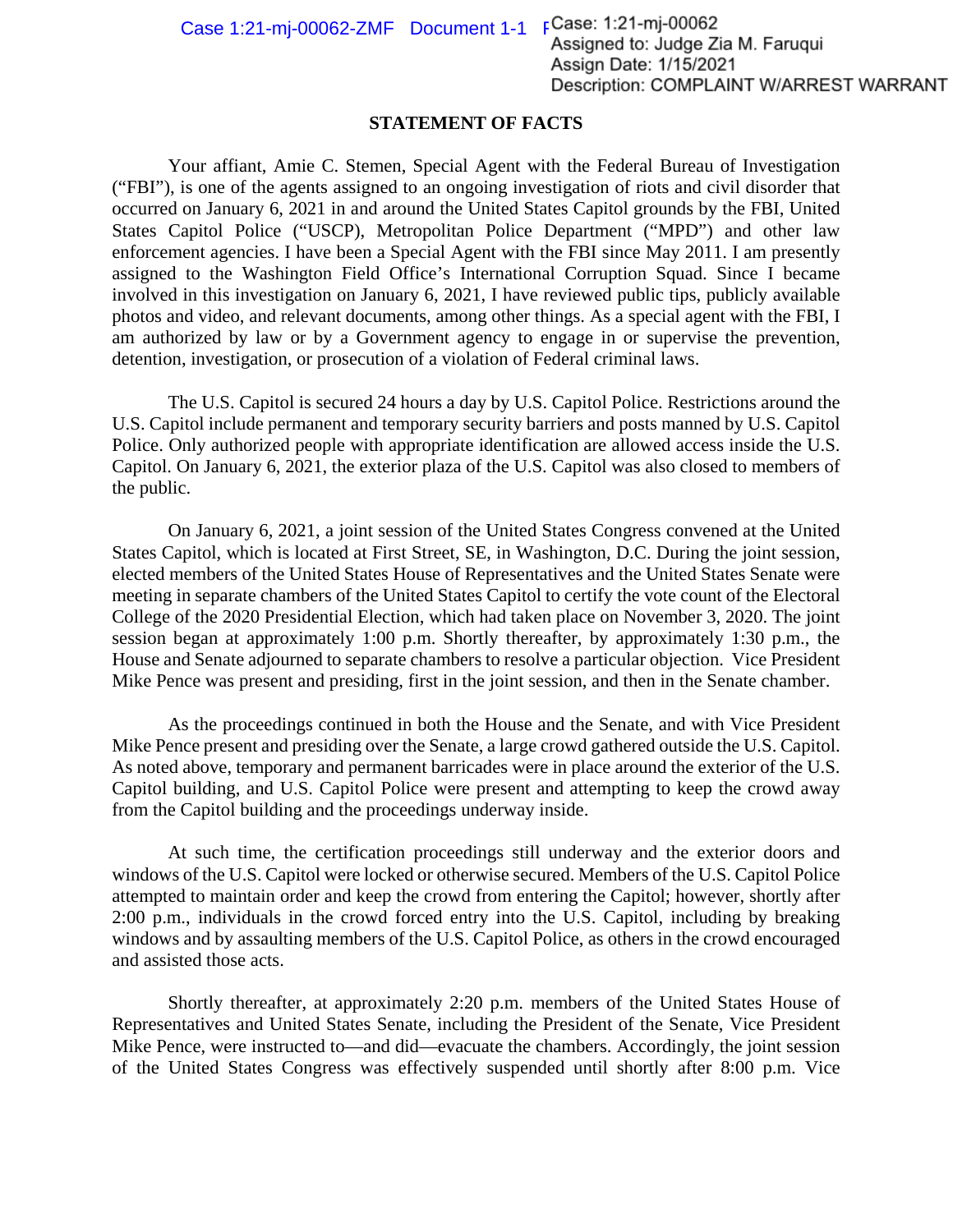#### Case 1:21-mj-00062-ZMF Document 1-1 Filed 01/15/21 Page 2 of 6

President Pence remained in the United States Capitol from the time he was evacuated from the Senate Chamber until the sessions resumed.

During national news coverage of the aforementioned events, video footage which appeared to be captured on mobile devices of persons present on the scene depicted evidence of violations of local and federal law, including scores of individuals inside the U.S. Capitol building without authority to be there.

On January 05, 2021, a Facebook user Brian MILLER ("MILLER") tagged Jennifer Leigh RYAN's ("RYAN"), a.k.a. Jenna Ryan's, Facebook account, in a series of photographs from US Trinity Aviation in Denton, TX. According to open source information, the caption on the photographs noted, "We're so excited! DC bound to #StopTheSteal ". RYAN is the female circled in red in the photographs below.



After MILLER's post, on January 5, 2021, RYAN posted multiple videos on her Facebook account that appear to be taken on board a small private aircraft, on which she was traveling with others to Washington D.C.

Law enforcement agents retrieved a driver's license photograph of RYAN, a resident of TEXAS, and confirmed RYAN bore a resemblance to the pictures above.

On January 6, 2021, RYAN posted a video on her Facebook account that depicts her in a bathroom mirror stating, "We're gonna go down and storm the capitol. They're down there right now and that's why we came and so that's what we are going to do. So wish me luck." Subsequently, on January 6, 2021, RYAN posted a 21-minute Facebook Live video on her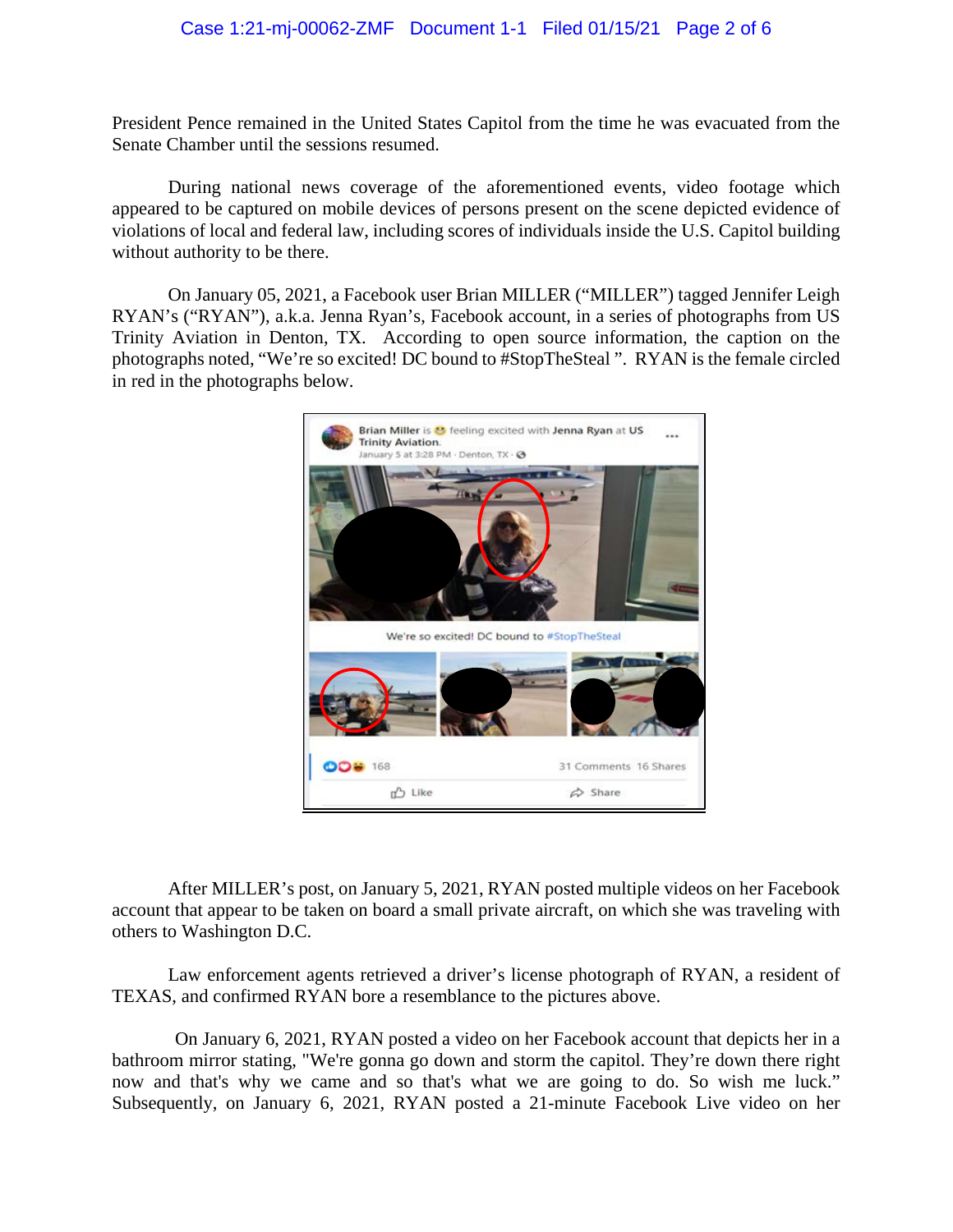# Case 1:21-mj-00062-ZMF Document 1-1 Filed 01/15/21 Page 3 of 6

Facebook account, of her and a group walking towards the U.S. Capitol building. RYAN posted photographs of herself at the U.S. Capitol building grounds to her social media accounts, including Facebook and Twitter. Of particular note is an image RYAN posted of herself to her Twitter account, which depicts RYAN in front of a broken window at the U.S. Capitol building, with the caption "Window at The capital [sic]. And if the news doesn't stop lying about us we're going to come after their studios next…"





Window at The capital. And if the news doesn't stop lying about us we're going to come after their studios next...

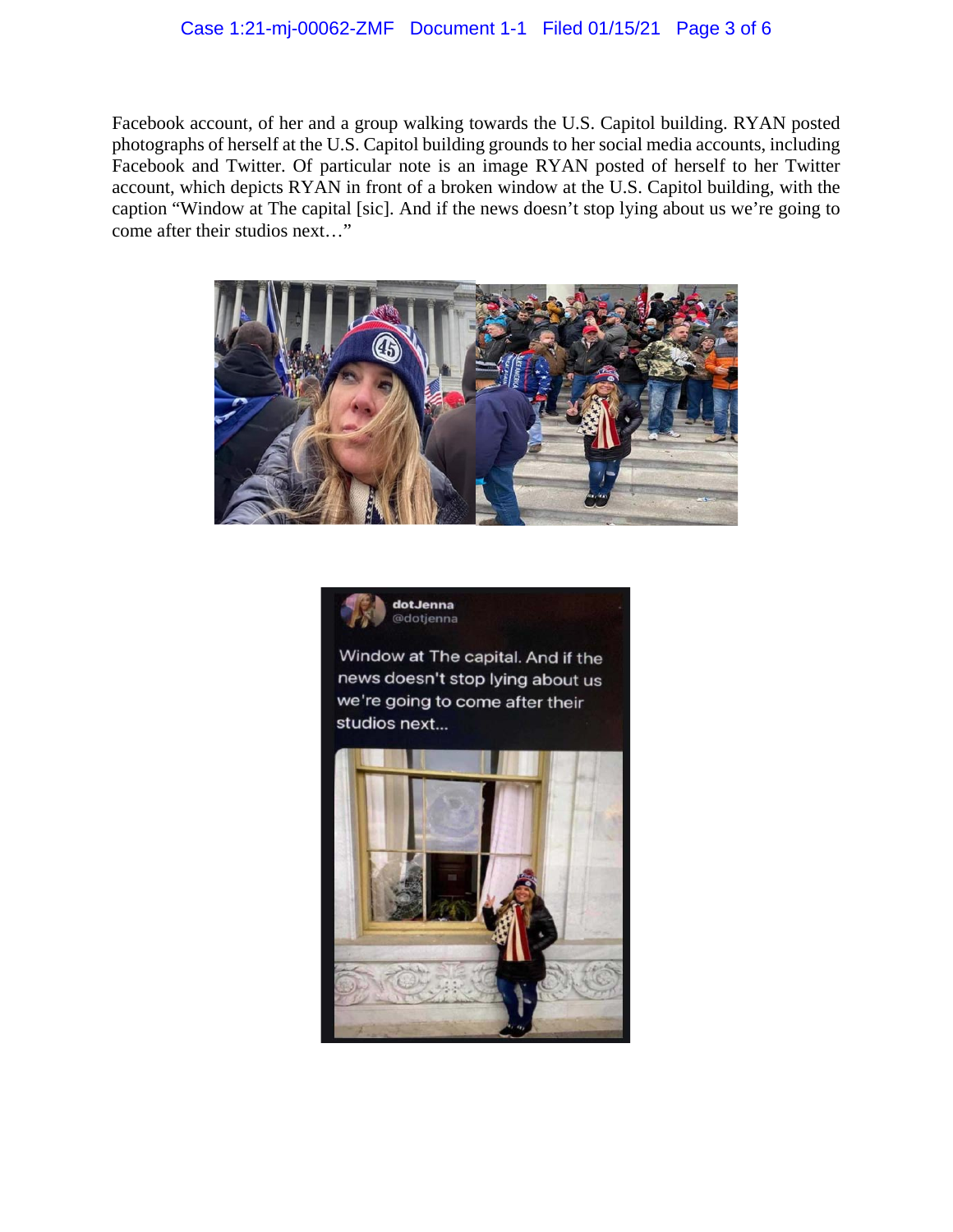# Case 1:21-mj-00062-ZMF Document 1-1 Filed 01/15/21 Page 4 of 6

Open source searches also uncovered a now-deleted Facebook live video taken by RYAN as she entered the Capitol building via the Rotunda entrance. The video was captured prior to deletion and reposted to YouTube for public viewing. The video shows RYAN in a large crowd attempting to walk through the entrance to the Capitol, which had visibly broken windows at the time. At the beginning of the live video, RYAN is heard stating, "we are going to f---ing go in here. Life or death, it doesn't matter. Here we go," as she approaches the top of the stairs in front of the columns immediately in front of the doors on the West side of the U.S. Capitol building. RYAN then turned on her rear facing camera--exposing her face-- and stated, "y'all know who to hire for your realtor. Jenna Ryan for your realtor." By minute 08:45 of the video, RYAN has made it to the front door of the building, clearly desecrated, with broken glass windows shattered, and security alarms sounding, as she yells "U-S-A! U-S-A!" and "here we are, in the name of Jesus!" Once inside the building among the crowd, RYAN is heard joining a chant "Fight for freedom! Fight for freedom!" and yelling, "this is our house!" At the end of the video, RYAN turns on her rear-facing camera again, showing her face inside the building.

Your affiant conducted an initial review of some of the surveillance footage captured on January 6, 2021 from cameras inside the Capitol building. During my review, I identified multiple images that depict RYAN entering the Capitol building through the Rotunda door and attempting to walk through the crowds, consistent with their locations as captured in the other various videos described above. In addition, I identified one image of RYAN holding up her cell phone inside the Capitol building.

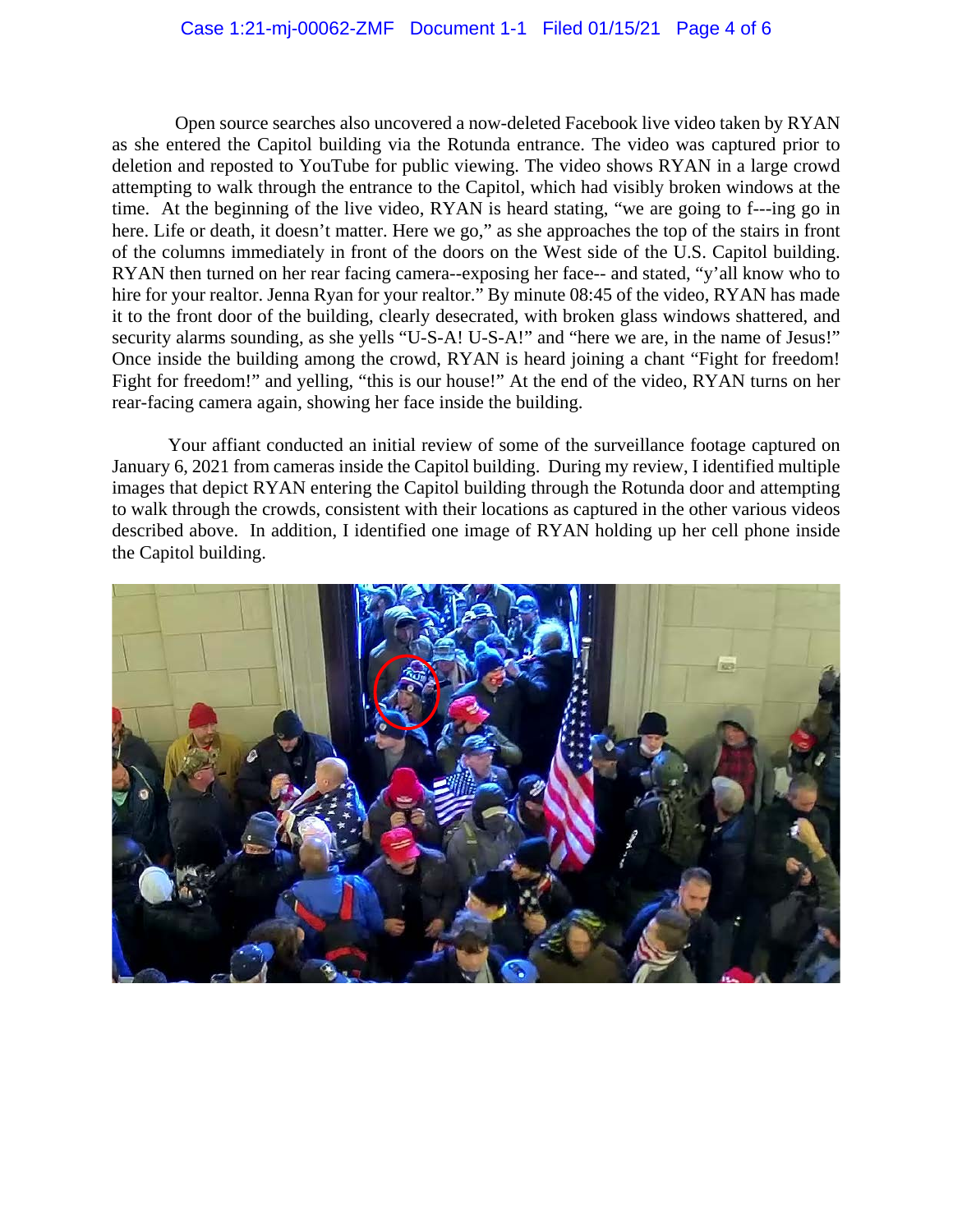

In the hours immediately following the breach of the U.S. Capitol building, RYAN posted on Twitter: "We just stormed the Capital. It was one of the best days of my life."

Based on the foregoing, your affiant submits that there is probable cause to believe that Jennifer Leigh RYAN violated 18 U.S.C. § 1752(a)(1) and (2), which makes it a crime to (1) knowingly enter or remain in any restricted building or grounds without lawful authority to do; and (2) knowingly, and with intent to impede or disrupt the orderly conduct of Government business or official functions, engage in disorderly or disruptive conduct in, or within such proximity to, any restricted building or grounds when, or so that, such conduct, in fact, impedes or disrupts the orderly conduct of Government business or official functions; or attempts or conspires to do so. For purposes of Section 1752 of Title 18, a "restricted building" includes a posted, cordoned off, or otherwise restricted area of a building or grounds where the President or other person protected by the Secret Service, including the Vice President, is or will be temporarily visiting; or any building or grounds so restricted in conjunction with an event designated as a special event of national significance.